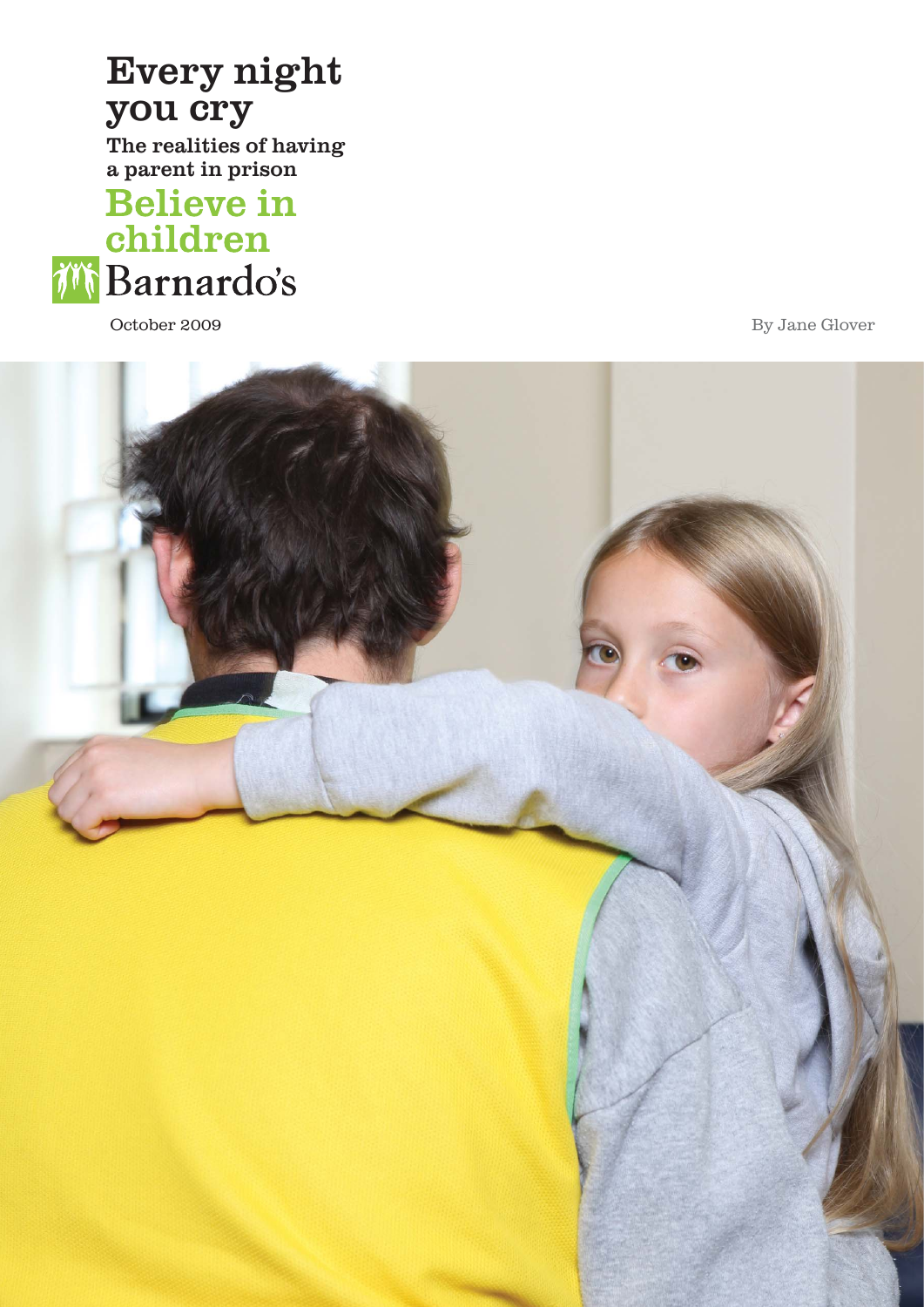#### Foreword

In recent years the administrations of all four nations in the UK have paid considerable – and welcome – attention to children, and in particular to those who experience poverty and disadvantage. But one significant group of children still remains invisible when it comes to support for them and their families. Children who have a parent in prison are more likely than others to experience poverty, mental ill health, poor housing and other negative outcomes, but are much less likely to receive any help or assistance. Although government policies refer to them as one of the groups of disadvantaged children who should receive attention, out of 208 local authorities and health boards across the UK, only 20 make any reference to this group in their children's plan.

It is in all our interests to ensure that these children get the support they need – we know that children of prisoners are more likely themselves to go on to offend. As well as addressing their immediate needs, timely intervention can break this damaging cycle.

Lynda Wilson Director, Barnardo's Northern Ireland

#### Background

An estimated 160,000 children in the UK have a parent in prison. $<sup>1</sup>$  This is</sup> more than twice the number of children in care and over six times the number of children on the child protection register.2 A lack of recording means that this number may be even higher and it is expected to rise as a consequence of sentencing reforms (in the Criminal Justice Act 2003) which have increased the use of custody and the length of prison sentences.3

Policy responses to children and families of prisoners in each of the four UK nations are largely based on the fact that re-offending rates fall if prisoners stay in contact with their families.<sup>4</sup> Attention has tended to focus on how children can contribute to the prisoner's rehabilitation, rather than how they are coping, or whether their rights, as children, are upheld. An estimated 45 per cent of prisoners lose touch with their families.5

There is a strong association between parental imprisonment and adverse outcomes for children. The children of prisoners are about three times more at risk than their peers of committing antisocial or delinquent behaviour,

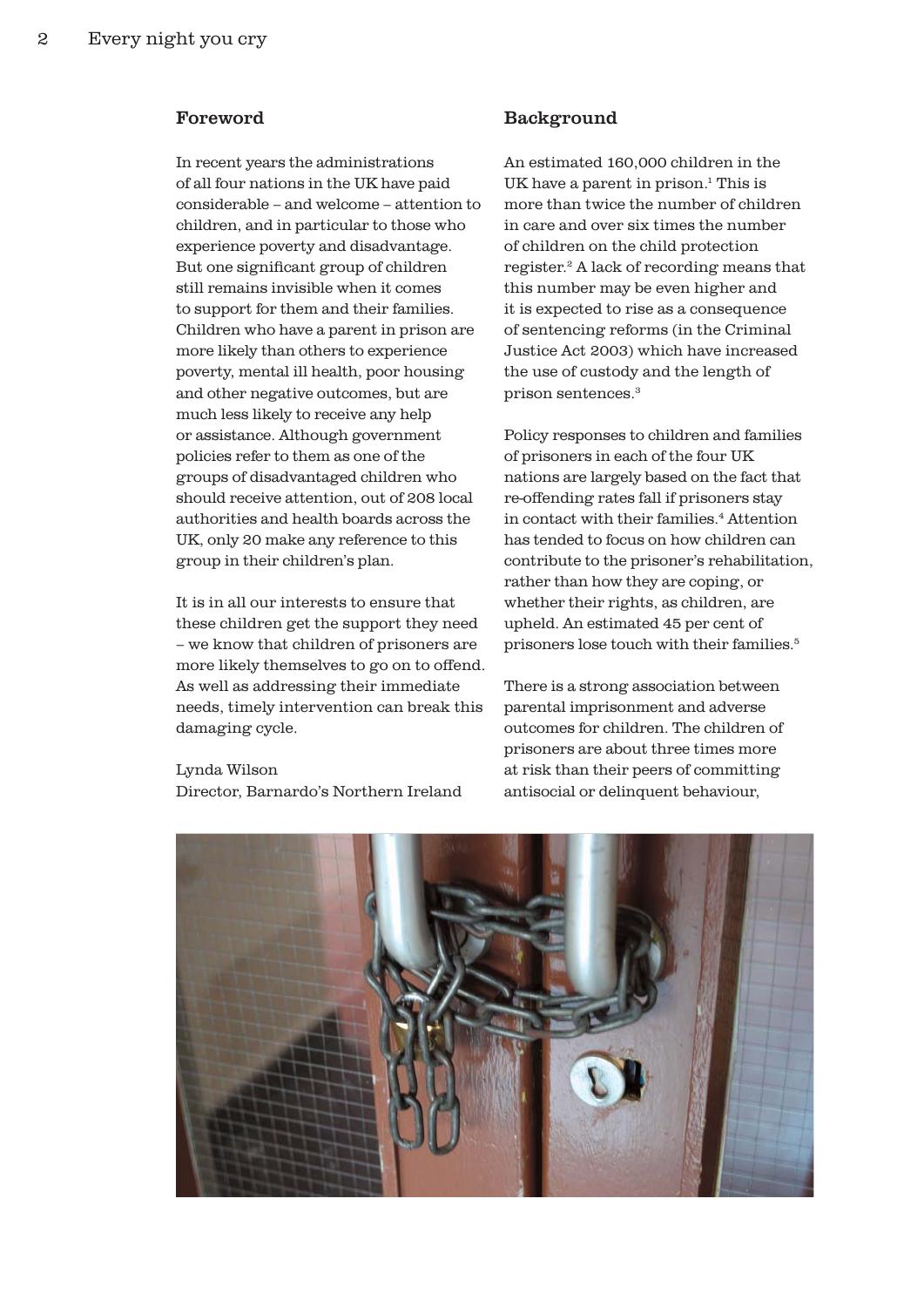# Research methodology

Barnardo's identified 15 women whose children have a father in prison, and who were willing to tell their story. Eleven of their children (aged five to 13 years old) also agreed to speak to us. All families were based in or around the Bristol area. The sample was recruited through visiting facilities and support projects at the different prisons.

Thirteen interviews took place in the family home and two were carried out by telephone. The researchers worked with some of the children in a separate room, but most of the discussions took place in an open room, with the mother or other family members present.\*

and more than twice as likely to have mental health problems during their life course<sup>6</sup> Sixty-five per cent of boys with a convicted parent go on to offend. $7$  These children undoubtedly constitute a group 'at risk'. By failing to buffer the impact of parental imprisonment on children, we are failing to break the cycle – not only of offending behaviou, but of a whole spectrum of poor outcomes.

Nonetheless, children of prisoners are a hidden group. *The Children of Offenders Review*8 stated that 'we know very little about children of prisoners'9 and Tam Baillie, the new Scottish Commissioner for Children and Young People, agrees: 'The truth is we don't really know [how many]. The reason we don't know is we simply don't count them, and the reason we don't count them is because they are invisible.'10 The Social Care Institute of Excellence (SCIE) recently reviewed the literature<sup>11</sup> and concluded that more



research is needed on the experiences of children and young people with a parent in prison.

In this report we capture the reality of parental imprisonment for the children and partners of 15 male prisoners in Bristol, England. Their voices remind us of the profound impact that parental imprisonment can have on a child's well-being and life chances.

Barnardo's supports children and families affected by parental imprisonment through 21 services across all four UK nations. Our experience convinces us that providing support to the whole family is the best way of protecting and promoting positive outcomes for children who have a parent in prison. The work buffering the impact of parental imprisonment will be discussed in the second of this series of briefings, to be published in November 2009.

<sup>\*</sup> Eleven of the mothers identifi ed as 'white' and three as 'mixed parentage'. Information about ethnicity was unavailable for one family. Between them, the mothers had five children who were disabled. Eleven of the mothers lived with their partner immediately prior to his imprisonment; one saw the child's father every day when he came to the family home to help with child care; one had little contact with the father but had been taking the children to visit him in prison. For the remaining two mothers, the relationship status was unclear.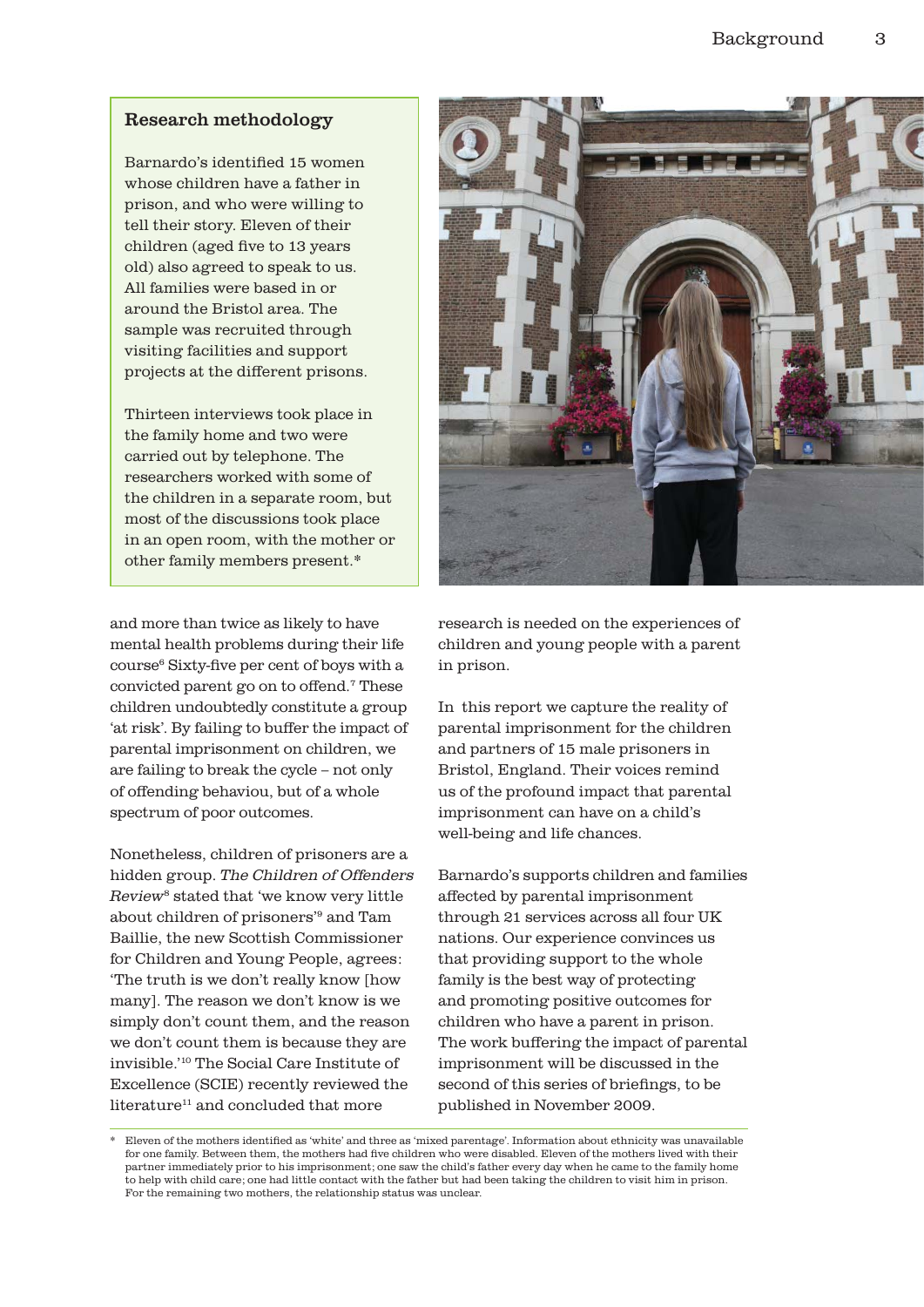# Audit of children's plans (Barnardo's 2009)

Barnardo's (2009) carried out an audit of children's plans across the four UK nations. In England and Wales, 172 local authorities are required to publish children and young people's plans (CYPPs). In Scotland, each unitary authority is expected to publish an integrated children's services plan, and in Northern Ireland the strategy is outlined in the *Northern Ireland children's services plan*.

- In England, just 13 out of 150 CYPPs make reference to children of prisoners as a vulnerable group, and just five of those outline a strategy to address their needs. Three of these receive government funding through the Families do matter initiative (see policy section of this briefing).
- In Wales, two out of 22 CYPPs specifically mentioned children of prisoners.
- In Scotland, four out of 32 integrated children's services plans specifically mention children of prisoners. (Footnote: in 14 cases, our audit relied on the 2005-08 plans because these were the most recent available).
- In Northern Ireland, the four Health and Social Services Boards merged on 1 April 2009 to create one board, but the current *Children's services plan* refers to the four individual boards. Just one of the four plans mentions children of prisoners.

# The realities of parental imprisonment

When a parent goes to prison, the effect on those left behind can be profound. The remaining parent may find themselves facing added financial pressures, living with the stigma of what has happened and learning to manage their own emotions while supporting their child through the loss of a parent. Children themselves are not only affected by these changes, but face their own challenges such as supporting their parent, coping with bullying and reconciling conflicting emotions such as grief and anger.

The voices of the parents and children that we spoke to are presented here alongside UK-wide evidence from a literature review carried out by Barnardo's in early 2009. The findings are organised beneath the five ECM outcomes.

# Achieving economic well-being?

Imprisonment of a family member is often associated with the loss of a wage, a change to benefit  $entilements<sup>12</sup> and additional costs,$ including childcare and travelling to visit the prisoner (in the UK, more than half of prisoners are held further than 50 miles awaay from home<sup>13</sup>). Prisoners' families are vulnerable to financial instability, poverty, debt and potential housing disruption, and it is estimated that the average personal cost to the family and relatives of a prisoner is £175 per month.<sup>14</sup> The Assisted Prison Visits Scheme (AVPS) allows reimbursement of travel costs in some cases, but many families remain unaware of the scheme.15

'Cost is a big thing, petrol money and stuff. He was in Gloucester for two or three months, that was hard… It used to be £15 in petrol, £4 to park and then just say £10 to go and get some canteen stuff in prison. Dinner on the way there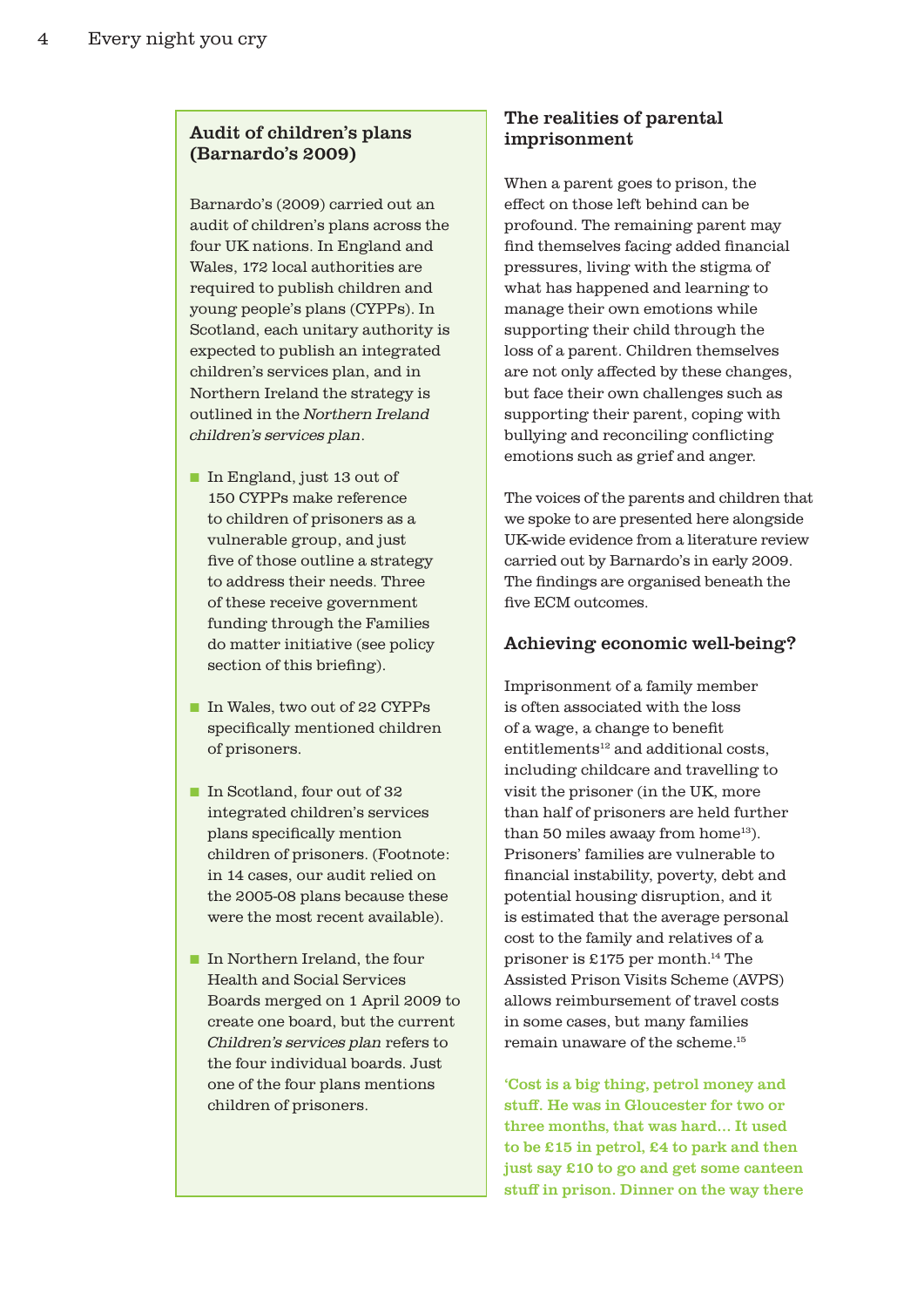for the kids, which would be £10 from McDonalds.' (partner of a prisoner)

'[There is] no pocket money at the moment.' (12-year-old daughter of a prisoner)

'They kind of expect you to take money to buy things at the canteen. It does tend to be a little bit expensive really. You can easily spend £10 in that canteen. And you'd feel so bad if you went there with no money to spend, because they don't get a lot in there and you want to sort of treat them when they're in there.' (partner of a prisoner)

#### Enjoying and achieving?

Children of prisoners face multiple barriers to educational achievement and later employment.16 In some cases, new care arrangements mean that a child is moved to a new area and school, resulting in loss of friendship groups and disruption to their education.17 Incidents of bullying are common – some children of prisoners are goaded into being 'as tough' as the incarcerated parent. It is not unusual for a child to behave antisocially or to truant from school in such circumstances.18, 19 In addition, the practicalities of having a parent in prison can have an impact on a child: inflexible visiting times and long distance placements mean that parents are often left with no alternative but to take a child out of school to visit their father or mother.

'I asked him what was wrong and he started crying and said that the little boys were laughing at him, saying his dad was in prison and on *Crimestoppers* and stuff. So I told him it was nothing to be embarrassed about and it could happen to anybody. Then he said they were calling him burglar and stuff like that. "Mummy, it upsetted me," he said.' (mother)

'I've been thinking about him. Usually when I go out to playtime I thinks about my dad. Usually when it's working time I carry on work. Usually at playtime I play with six friends. That's at the same time as thinking about my dad.' (seven-year-old girl)

#### Children's rights

Children have rights under the UN Convention on the Rights of the Child (UNCRC) 1989 (ratified by the UK) to benefit from the guidance of a parent (article 5), to know and be cared for by parents (articles 7 and 8), and to be separated from their parent only when it is in his or her best interests (article 9). Article 9 acknowledges that separation might be caused by intervention of the state, but where that happens, the child should be given information, and has the right to maintain relations and direct contact on a regular basis, if this is in his or her best interests.

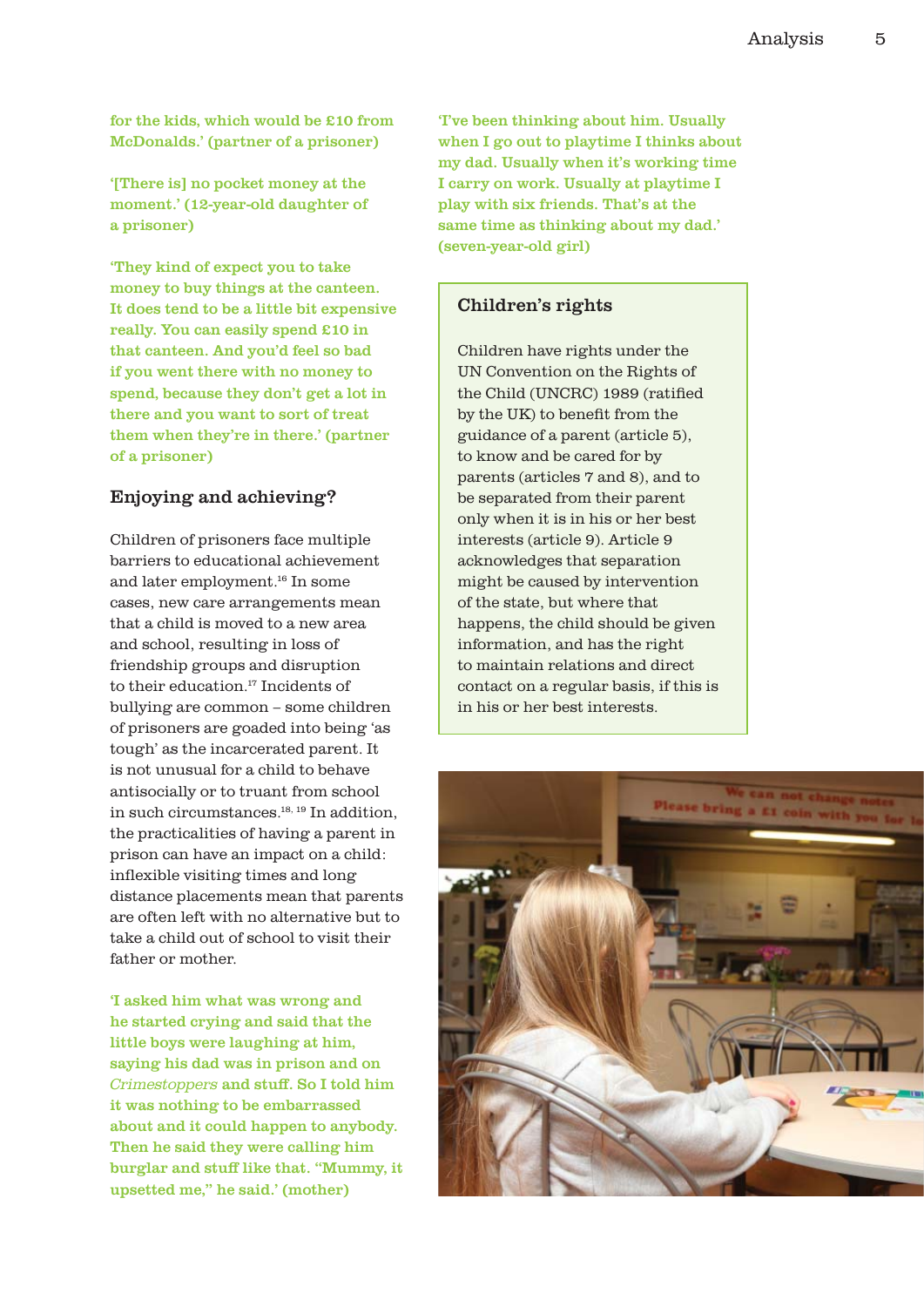### Being healthy?

When a parent goes to prison, a child is left coping with a new situation and conflicting emotions: children often still love their father but know he has done wrong; they are aware that others (often including their mother) are critical of him; they may feel guilty when they become bored during a prison visit; they may find that their other parent relies on them for emotional support; they may need to support a younger sibling; and, as they experience these new challenges, they may be keeping their situation a secret from friends, relatives or teachers. Alternatively, for some children, a parent's imprisonment can have some positive outcomes; for example, if it means that an aggressive person has been removed from their home, or a chaotic lifestyle becomes calmer.

The emotional and physical reactions to the loss of a parent to prison have been likened to the grief felt at death.<sup>20</sup> However, imprisonment does not always elicit the same sympathetic or supportive response of family members and the community, so normal outlets for grieving can be denied.21 At this time, when a child most needs emotional support, the remaining parent can struggle to provide it.<sup>22</sup> It is, therefore, unsurprising that children who experience the imprisonment of a parent during their school years are more than twice as likely than their peers to have a mental health problem.23

'He is affected. He is happy but he is scared… he is more nervous. He says, "be careful, things might catch fire", and things like that.' (mother talking about her 16-year-old son)

'Before, he used to see his father once a week. Now, he doesn't go. He doesn't talk much [but] he has been affected by it. He is very reserved. He doesn't show his emotions. He is not sleeping and he has lost weight.' (mother talking about her 19-year-old son)



'He's quite a happy little child in his own way, when he's not having a paddy… he has got a lot more clingy. His behavioural difficulties have deteriorated since his father has been in prison.' (mother talking about her two-and-a-half-year-old child)

'He don't even talk to no one any more. He's just a closed book. He won't open up to anyone.' (mother talking about her 11-year-old son)

'[I would like] for my sister to have like a counsellor, someone she could talk to because she seems to keep all her feelings inside, then if you say the wrong thing at the wrong time, she'll lash out and be really angry for no complete reason.' (13-year-old girl, when asked, 'what would help?')

'He's a good child, but it's just when the dad rings. They'll talk to their dad, he'll pretend to be fine, and give it a few minutes after and he'll cry. They're lonesome children. They miss their dad.' (mother)

'I didn't know he was going into prison but I felt sad when I found out… I felt sad when I knew he wasn't coming home.' (seven-year-old boy)

'[She] cries a lot because sometimes when I get upset she's upset for me.' (mother talking about her 12-year-old daughter)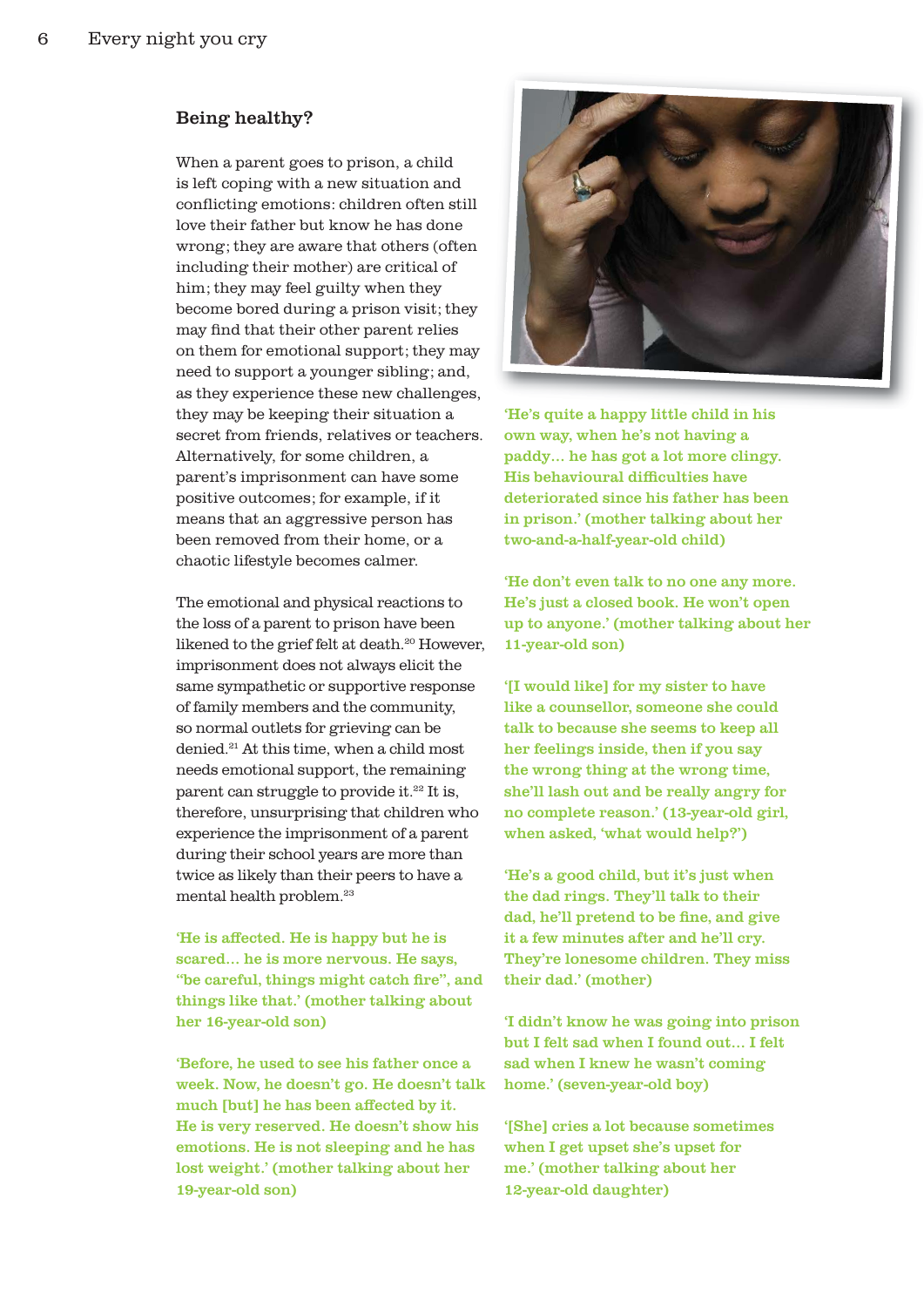# Staying safe and making a positive contribution?

Children display a whole range of behavioural responses to the new challenges they face when a parent goes to prison, including defiance; hyperactivity; persistent truanting; lack of concentration; fear and anxiety; nightmares; withdrawal; bed-wetting; aggressive or antisocial behaviour and substance misuse.  $^{\rm 24,\,25}$ 

Children of prisoners are three times more likely to engage in anti-social and delinquent behaviour than their peers<sup>26</sup>, and 65 per cent of boys with a convicted father go on to offend.<sup>27</sup>

It is generally agreed that there is a strong link between parental imprisonment and anti-social behaviour in children. There is less consensus on whether the link can be explained by factors such as additional financial pressures or whether parental imprisonment causes the anti-social behaviour.<sup>28, 29</sup> But it is undisputed that a decrease in quality of parental care (and the associated greater influence of the peer group) that can result from parental imprisonment can contribute to anti-social behaviour.30

'I don't know, he's just gone really. Playing up a lot. Real attitude problems and not doing what he's told… It's on his mind constantly. Even in school they're having trouble with him crying in school saying, "I want my dad, I miss my dad". He'll start fights with [his brother]. He will really aggravate him so that [his brother] will hurt him.' (mother talking about 10-year-old son)

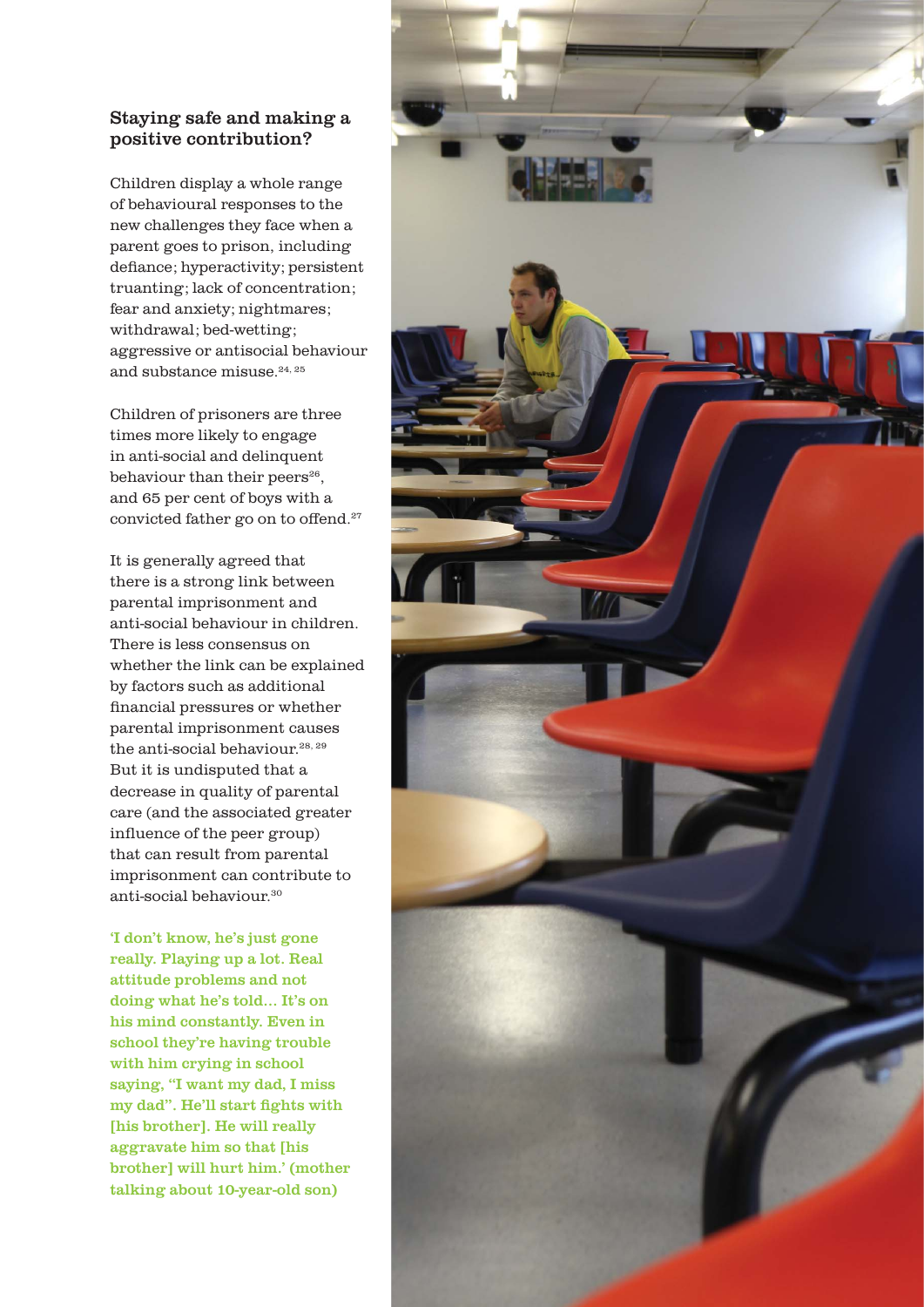# Family ties

Many parents are aware of the importance of maintaining a child's relationship with their imprisoned parent, and make every effort to facilitate this bond. However, there are challenges associated with maintaining these ties.

# Keeping secrets

Families often want to keep their situation hidden from the local community – particularly from neighbours, the school or social services. In many cases, children receive no explanation about where their parent is or are given an alternative explanation for their parent's absence. Sixty-two per cent of prisoners in Ireland stated that their children did not know that they were in prison.31 Parents explain that this is because either their child is too young to understand, or they don't want the child to think prison is an acceptable outcome, or they are concerned their child may be bullied.32 A report by Scotland's (previous) Commissioner for Children and Young People (2008) observed that, 'The family becomes a clencher of secrets: parents from children; parents from the world; children from the world'.<sup>33</sup>

This culture of secrecy within the family can prevent a child from getting the support they need to cope.34 One young girl told us: 'Mum doesn't want me to tell'. But when asked, 'if you could have a dream to make school easier while your dad is in prison what would be in that dream?', she told us: 'Talk to people about it… Go to a group thing once in a while… a chance to talk'.

'They shouldn't know. There is still stigma. Bad behaviour. People would think that everybody in the

family is like that. School might think they are the same as their father. There is a lot of ignorance around.' (mother)

'No, [I didn't tell the teacher] because if I tell that my dad's in prison then I'll get told off by my mum.' (seven-year-old girl)

'Well, for the first month he cried because he missed his dad. But I didn't tell him. Because [his dad] is a lorry driver, I told them he was working because I didn't know what was going to happen, whether he was going to get convicted, and they accepted that, but they're not stupid. After a couple of months, they started crying saying they missed their dad, when's he coming home, and I thought then, I've got to tell them he ain't. They did get upset then.' (mother)

'I haven't told [my parents]. I just don't want to tell them at the minute. They think he's working away. I've just been keeping myself to myself… My friend knows, but the neighbours know nothing.' (mother)

### Visiting the prison

Relationship breakdown between a prisoner and those acting as the primary carer for a child may prevent him or her from being taken to visit an incarcerated parent. Children in care in particular may find visits difficult due to a lack of accompanying adults. Forty-three per cent of sentenced prisoners reported having lost contact with their family since entering prison.<sup>35</sup>

Prison governors receive no specific funding to meet the costs of family support work, parenting courses, family visitor centres or supervised play areas. This means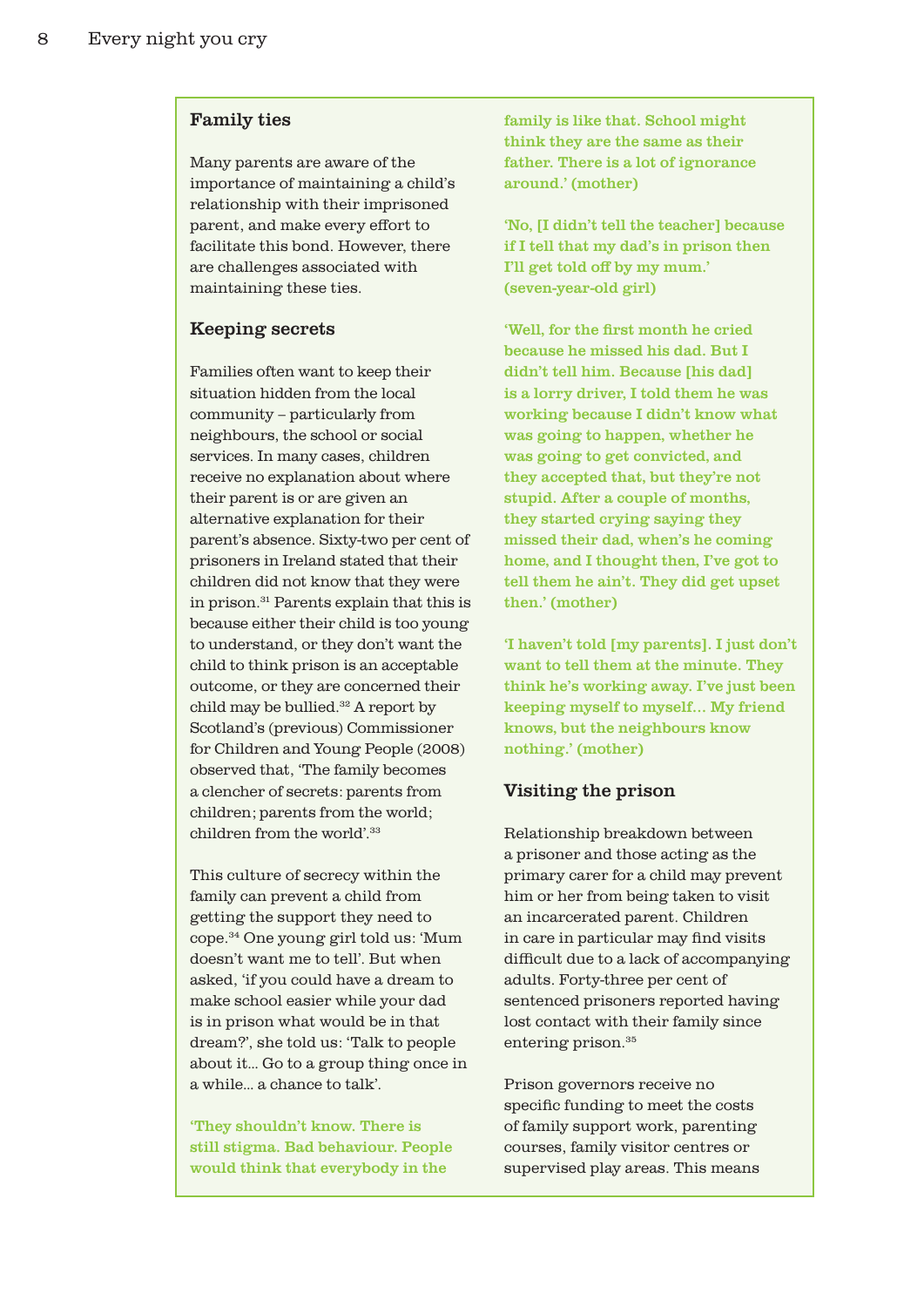

any family provision must come from a governor's already stretched and shrinking general prison budget<sup>36</sup> and prisons often tend not to be child-friendly settings.37 Visiting procedures often require visitors to wait for long periods of time in uncomfortable, intimidating conditions that lack play facilities.38 A lack of privacy and restrictions on physical contact increase the difficulty in maintaining personal relationships and disciplining children.39

'They've got that kids' bit but they never even open it. It's never open. Never. If you want a toy or something you have to ask this prison officer and they'll pass you one over. I know it's a higher category of prison, which is maybe why, but it's not a different category for the children.' (partner of a prisoner)

'When we get to see him we get to huggle him… because we never get to see him lots of times. We have to wait and then he comes out. He has to sit on the red seat. He's not allowed to get up but he's allowed something to eat, but he's not allowed to get up and choose.' (seven-year-old girl)

'It's not that I don't want to go and see him, there's just a lot of prisons around Bristol that he could be in, instead of being so far a distance away… It's not fair on the family they have to go on such long journeys.' (partner of a prisoner)

'It would have been nice if the staff could have taken a picture of him with his baby. I don't think they think about things like that.' (partner of a prisoner)

'Well, obviously it was good that I could see my dad and stuff but it's, like, really bad that you have to be there. I mean, it's not bad they're in prison, but it's just I don't wanna be there again, because it's a complete waste of time. You wanna be doing other things not going to see your dad in prison.' (13-year-old girl)

'If I could change the prison to make it better for children, I'd let them make it so you could take a picture of them without being asked loads of questions about it and be, like, not so scared about what we're actually going to do, but they could kind of trust us a bit more.' (13-year-old girl)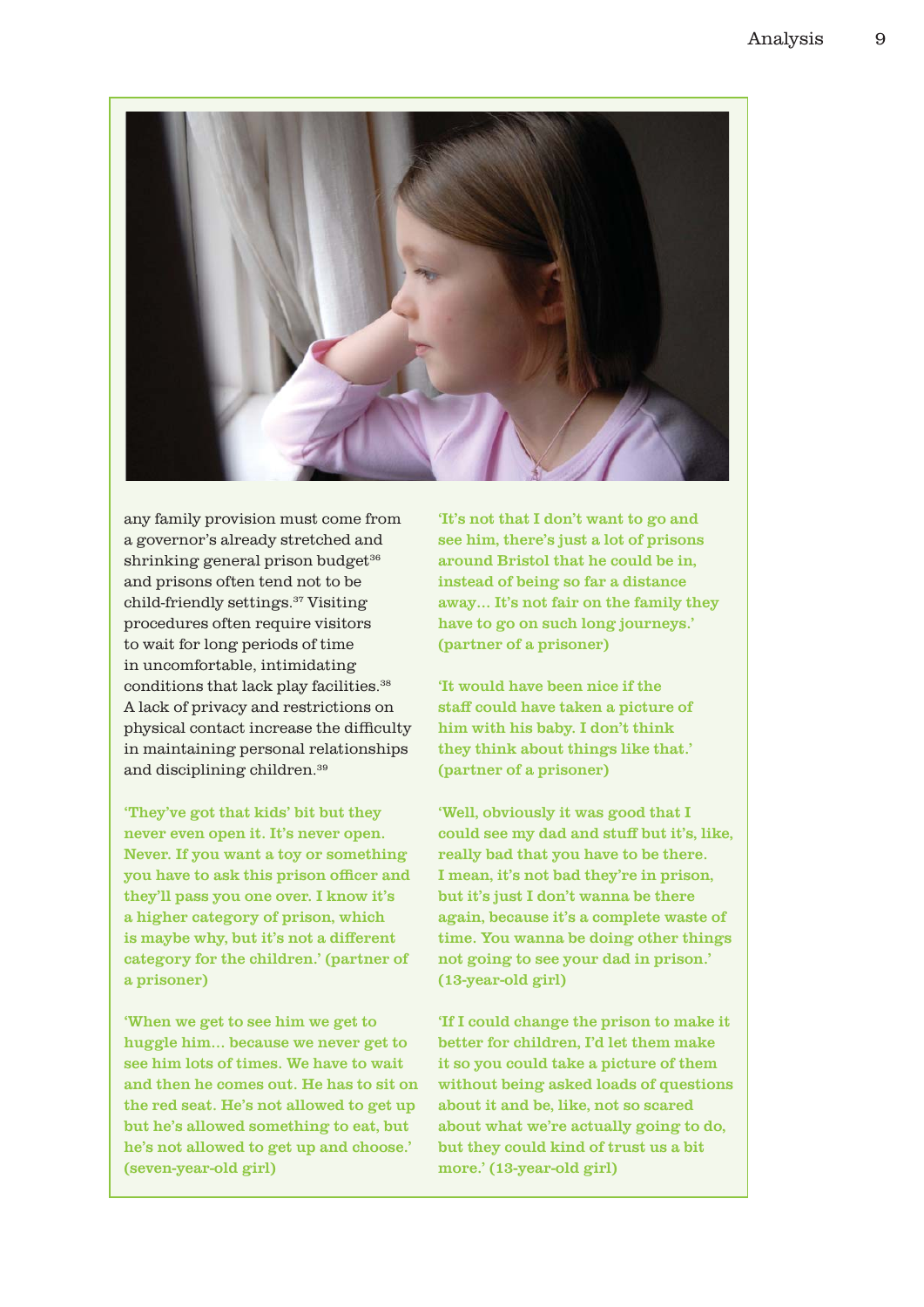# Government policy across the UK nations

Across the UK, unless a child of a prisoner is known to children's services or presents as a 'child in need' for a different reason, they come very low down the list of priorities and are unlikely to be offered any targeted support. Barnardo's practitioners in each of the four nations report that any funding they secure to support children of prisoners is usually short-term, and any progress that has been made has mainly been driven by the voluntary sector. Many prisons, in partnership with Barnardo's and other charities, have invested in more child-friendly facilities, better visiting centres and family visits, but there is no consistency across the secure estate.40

In England, while the government has an increasing awareness of the importance of the families of prisoners, a recent review of UK-wide policy and procedure41 highlighted the absence of a coherent strategy to consistently support this group through children and family services, and through prisons and probation.

The *Every Child Matters* (ECM) agenda and the *Children's Plan* form the legislative spine for supporting children of prisoners, and a series of strategy papers have identified the need to maintain family ties through multi-agency working when a parent is in prison.

The National Offender Management Service's (NOMS) *Reducing Re-offending Delivery Plan<sup>42</sup>* identified seven pathways to reduce re-offending (now a mandatory national indicator for local authorities), including maintaining prisoners' relations with children and family.

The *Youth Crime Action Plan*<sup>43</sup> reaffirmed a government commitment, first noted in the Cabinet Office *Families at Risk Review*, to ensure that parental risk factors – including

parental imprisonment – would trigger an assessment and provision of any additional services needed. However, funding has yet to be announced.

Despite government recognition of their poor outcomes<sup>44</sup>, children of prisoners are not recognised as 'children in need' and therefore denied the protection and support required by the Children Act 1989. Nor are they recognised as a priority group by local safeguarding boards. Government guidance for children's centres does, however, recognise children of prisoners as a vulnerable group<sup>45</sup>, and guidance for children and young people's plans (CYPPs) identifies children of prisoners as a group requiring additional support.

In the West Midlands, the *Families Do Matter* initiative received funding from the Home Office and HM Treasury under its Invest to Save budget to raise awareness of the needs of prisoners' families, and to forge partnerships between children and family service providers and probation and prison services. The initiative is now expanding its remit, with funding from the National Offender Management Service (NOMS) and Department for Children Schools and Families (DCSF) to include other regions in partnership with Action for Prisoners' Families (APF).\*\*

In Wales, The Welsh Assembly Government's (WAG) strategy for supporting children and young people is underpinned by the adoption of the United Nations Conventions on the Rights of the Child (UNCRC) (1989). *Children and Young People: Rights to Action*  $(2004)^{46}$  sets out seven core aims based on the UNCRC, and forms the WAG's overarching policy for implementing the Children Act 2004 in Wales.

The WAG's *Shared Planning for Better Outcomes* (2007) states that children and young people's partnerships should support families of offenders,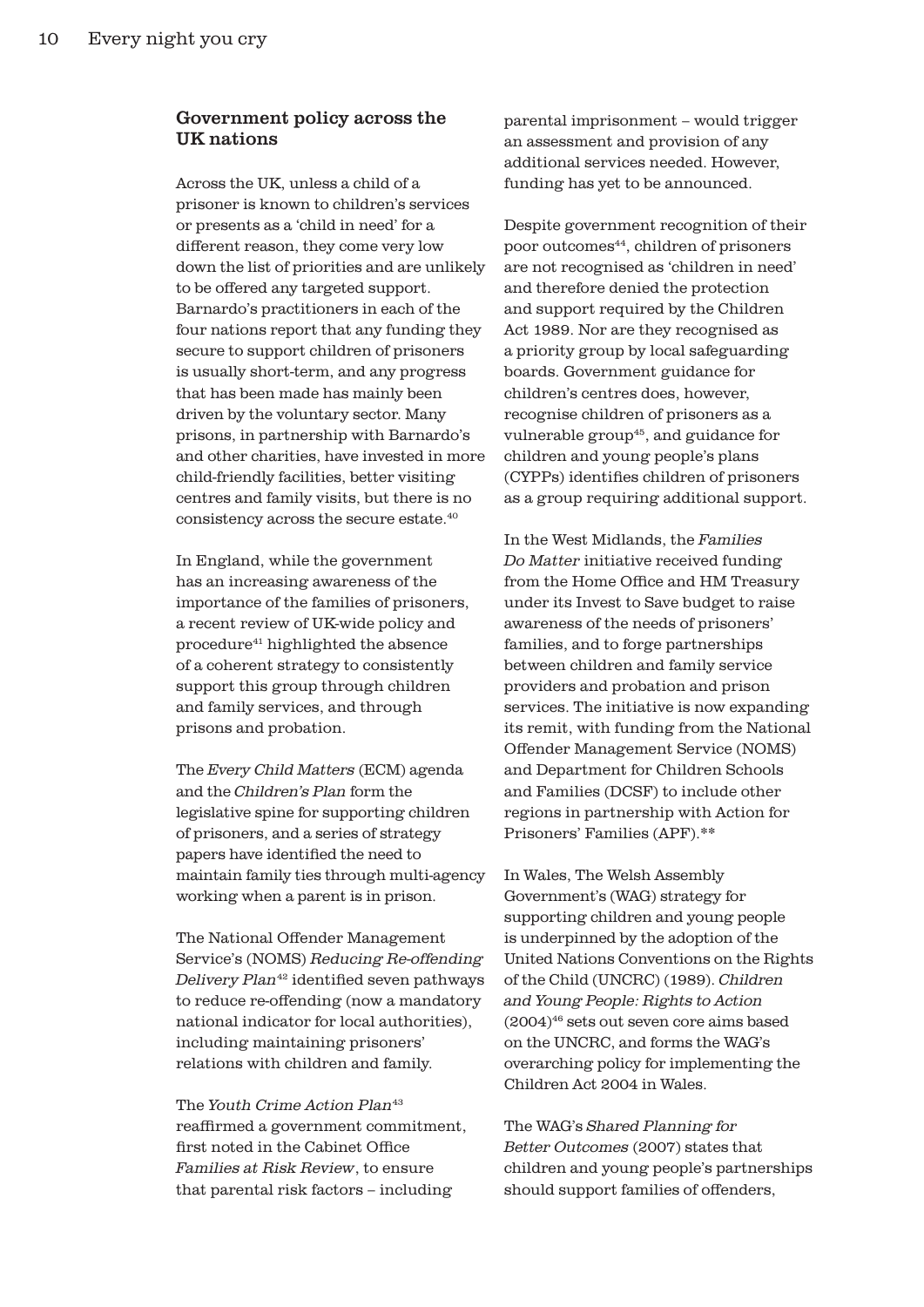and children with parents in prison are included as children and young people 'in special circumstances' in the *National Service Framework for Children, Young People and Maternity Services in Wales* (NSF).47 The recently proposed *Children and Families Measure* (2009) introduces new duties on local authorities which may apply to children affected by parental offending, although these children are not explicitly mentioned.

The WAG has issued guidance that children's plans should take account of children and young people experiencing parental separation, including those in families of offenders (WAG, 2007).

In Scotland, *Getting it Right for Every Child*48 broadly mirrors the *Every Child Matters* agenda in England. Key ministerial targets for the prison system do not include reference to children and families of prisoners<sup>49</sup>, but the *National Strategy for the Management of Offenders* lists nine "offender outcomes" to reduce re-offending, including 'maintained or improved relationships with families, peers and community' and an '...understanding of the impact of their offending on victims and on their own families'.50

Scotland's Commissioner for Children and Young People reported: 'There is… scope within current policy for a focus on children as members of prisoners' families; however, this is all within a framework aimed at reducing re-offending, with children appearing as potential contributors to satisfaction of this agenda'.<sup>51</sup>

In Northern Ireland, the importance of recognising and acknowledging the needs of prisoners and their children is reflected in the Northern Ireland Prison Service resettlement strategy  $(2004)^{52}$ and the *Ten Year Strategy for Children and Young People in Northern Ireland*

(2006).53 More broadly, *Families Matter*<sup>54</sup> promotes social inclusion through developing strong families, communities and services to prevent children being adversely affected by discrimination and social and economic disadvantage.

The Northern Ireland Prison Service has recently published a draft *Family Strategy* (2009) for consultation, which follows a model developed by the National Offender Management Service. The strategy highlights the contribution that families make in supporting prisoners to achieve effective rehabilitation and reduce offending, but also recognises the effect that imprisonment can have on offenders' families; for example, increasing the likelihood of intergenerational offending, mental health problems and financial difficulties.

Key aspects of the strategy include the development of the family support officer role and family centred visits at all three Northern Ireland prisons. The Prison Service has also recently published the draft Gender-specific Standards for *Working with Women Prisoners* (2009) for consultation, which has sections focusing specifically on the affects that having a mother in custody can have on women, children and families.

The Department of Health, Social Services and Public Safety (DHSSPS) recognises that 'effective partnerships between social care, social security, health, education, housing, employment and criminal justice organisations are essential to ensuring equitable access to services for the families of prisoners'. It is currently consulting on a memorandum of understanding<sup>55</sup> between all agencies and organisations involved in the lives of children and families of prisoners. This will set out respective roles, responsibilities and terms of engagement for partnership working.

<sup>\*\*</sup> See http://www.familiesdomatter.org.uk/index.big.php for more details.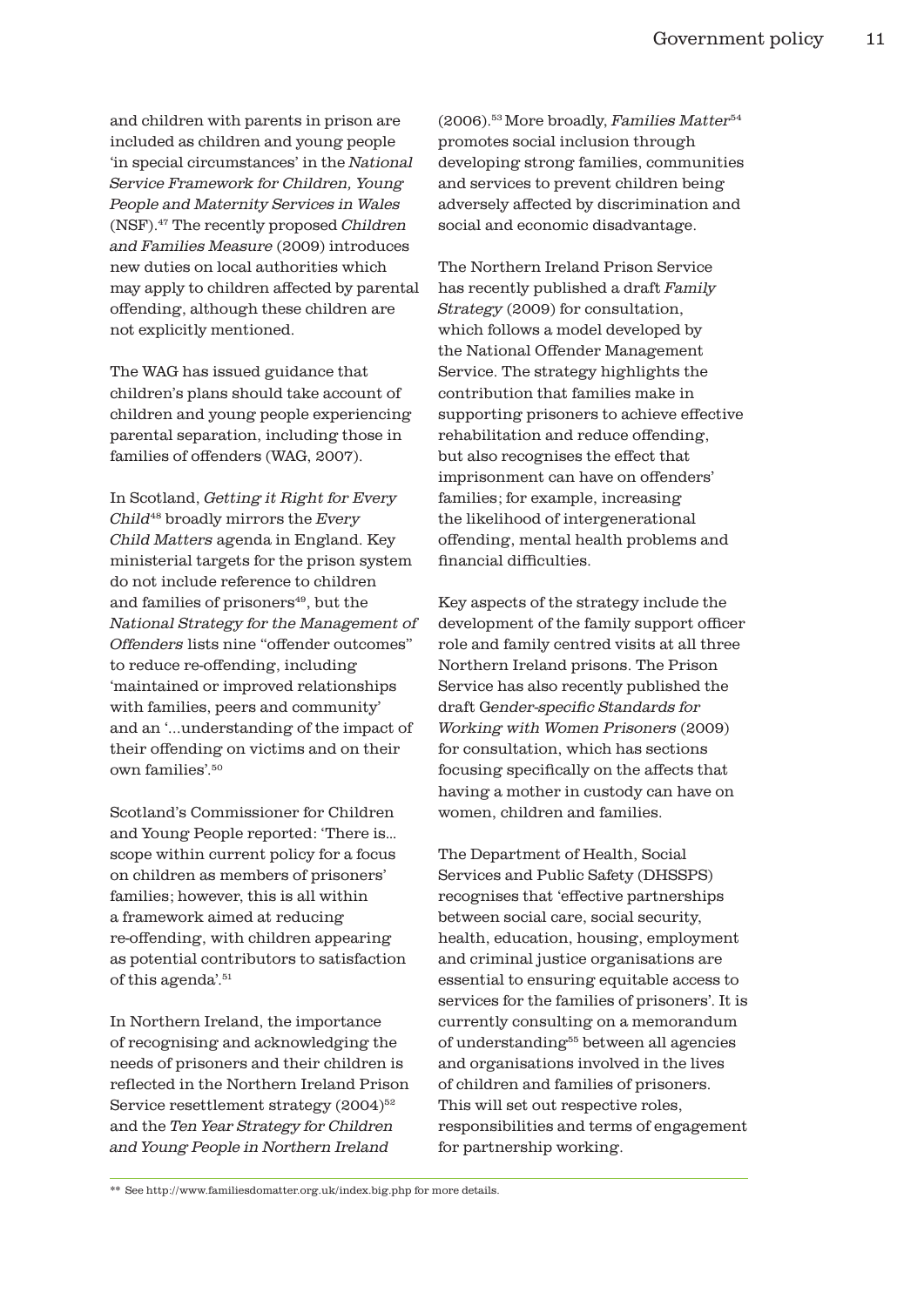### Summary and recommendations

Barnardo's has 21 services working with the children and families of prisoners. We believe that administrations across the UK could do more to ensure that these children do not remain invisible. We would like to see:

- systematic collection of data on the children of prisoners to ensure that they are identified at the earliest opportunity and their support needs addressed
- measures put in place for courts to have information on the impact on the children of a defendant of any sentence they may make
- guidance in place to ensure that the needs of these children are specifically addressed in children's plans

■ Westminster and devolved governments consider following the example of DHSSPS, Northern Ireland, in developing a memorandum of understanding between all agencies and organisations involved in the lives of children and families of prisoners – setting out respective roles, responsibilities and terms of engagement for partnership working.

Barnardo's second briefing in this series will outline the work that Barnardo's is doing to help families like these. It will be available in November 2009.

A third briefing in spring 2010 will explore in more detail what policy changes may be needed and how the recommendations from this briefing might be implemented.

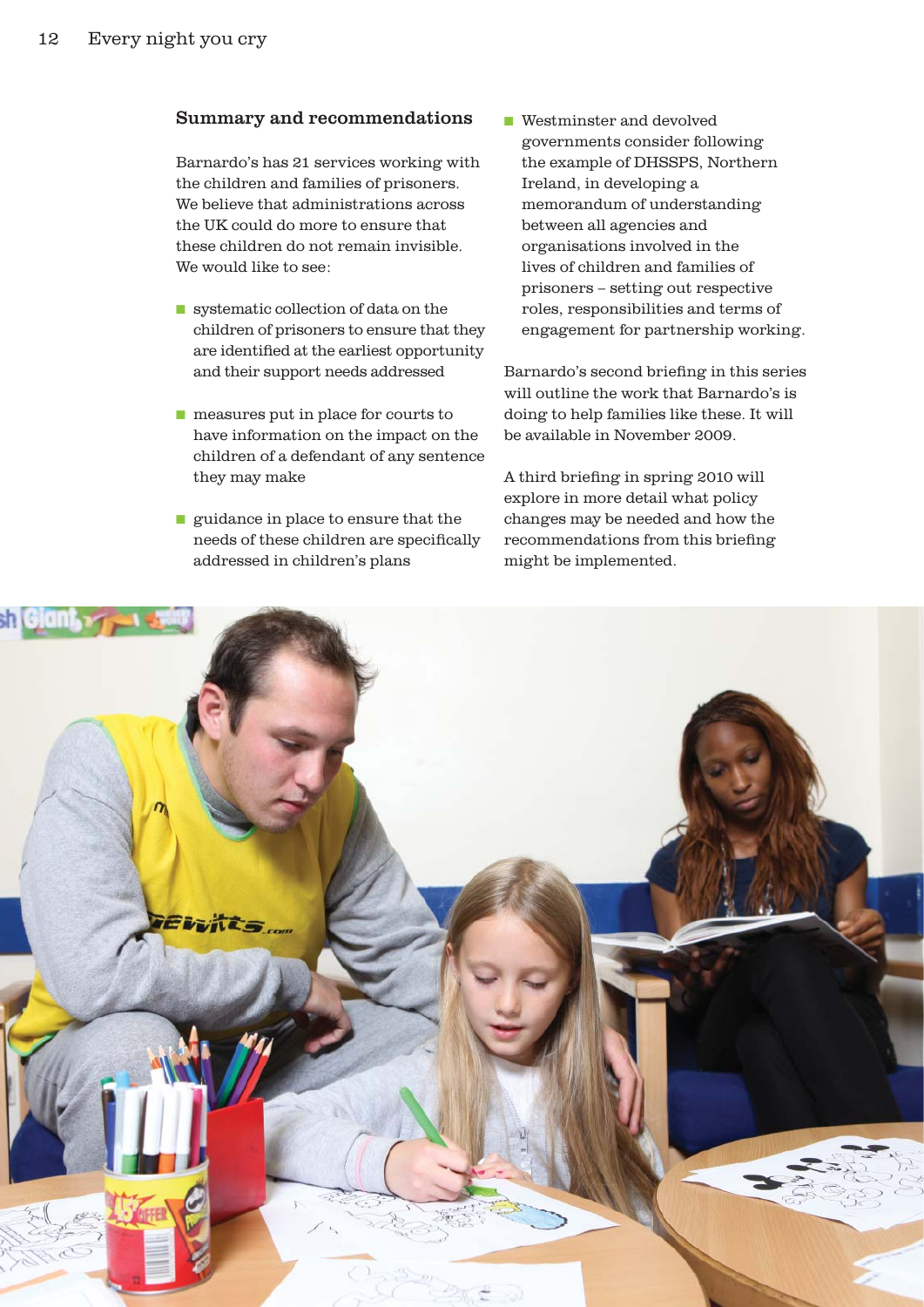# Acknowledgements

The author would like to thank Owen Gill, Barnardo's Regional Anti-Poverty Coordinator, for carrying out the research with the families. Owen's full report can be accessed by contacting owen.gill@barnardos.org.uk. Thanks also to Naomi Clewett at Barnardo's Policy and Research Unit, who supplied the literature review, and to Clare Storey for the audit of children's plans. Finally, I would like to acknowledge the 15 mothers and 11 children in Bristol who kindly agreed to give their time to tell their stories. The title of this briefing, 'Every night you cry' was spoken by a sevenyear-old Bristol child referring to her mother's distress at the family's situation.

# References

- 1 Niven, S; Stewart, D (2005) *Resettlement outcomes on release from prison in 2003*. Home Office research findings, number 248. Home Office, London.
- 2 SCIE (2008) Children's and families resource guide 11: *Children of prisoners – maintaining family ties*. SCIE, London.
- 3 Smith, R et al (2007) *Poverty and disadvantage among prisoners' families*. JRF, York.
- 4 Ministry of Justice, Research Summary 5, *Factors linked to re-offending* (2008) p6. MoJ, London.
- 5 Nacro (2000) The forgotten majority. Nacro, London.
- 6 SCIE (2008) Children's and families resource guide 11: *Children of prisoners – maintaining family ties*. SCIE, London.
- 7 Social Exclusion Unit (2002) *Reducing re-offending by ex-prisoners*. Cabinet Office, London.
- 8 Ministry of Justice, Department for Children, Schools and Families (2007) *Children of Offenders Review*. MoJ, DCSF, London.
- 9 Ibid.
- 10 *TES Scotland*, 17 July 2009. Children of convicts receive rough justice, says new tsar.
- 11 SCIE (2008) Children's and families resource guide 11: *Children of*

*prisoners – maintaining family ties*. SCIE, London.

- 12 APF (2007) Written evidence to the Select Committee on Home Affairs.
- 13 Select Committee on Home Affairs: First report (2005). http:// www.publications.parliament. uk/pa/cm200405/cmselect/ cmhaff /193/19325.htm
- 14 Smith, R et al (2007) *Poverty and disadvantage among prisoners' families*. JRF, York.
- 15 Loucks, N (2004) *Prison without bars: needs, support, and good practice for work with prisoners' families*. Tayside Criminal Justice Partnership and Families Outside, Dundee and Edinburgh.
- 16 Murray, J; Farrington, DP (2008) Effects of parental imprisonment on children. In M Tonry (Ed.), *Crime and Justice: a review of research* (Vol 37, pp133-206). University of Chicago Press, Chicago.
- 17 Robertson, O (2007) *The impact of parental imprisonment on children*. Quaker United Nations Office.
- 18 Scotland's Commissioner for Children and Young People. *Not seen. Not heard. Not guilty. The rights and status of the children of prisoners in Scotland*. SCCYP, Edinburgh.
- 19 Robertson, O (2007) *The impact of parental imprisonment on children*. Quaker United Nations Office.
- 20 King, D (2002) *Parents, children and prison: effects of parental imprisonment on children*. Centre for Social and Educational Research, Dublin Institute of Technology, Dublin.
- 21 Robertson, O (2007) *The impact of parental imprisonment on children*. Quaker United Nations Office.
- 22 Eurochips (2006) *Children of imprisoned parents: European perspectives on good practice*. Eurochips, Montrouge.
- 23 Nacro (2005) *Integrated resettlement: putting the pieces together*. Nacro, London.
- 24 Barefoot Research (2005) *Keeping families together: maintaining positive relationships between children and parents in prison*. http:// www.barefootresearch.org.uk/0%20- %20Keeping%20Families%20Together% 20-%20Main%20Report%20October%20 2005.doc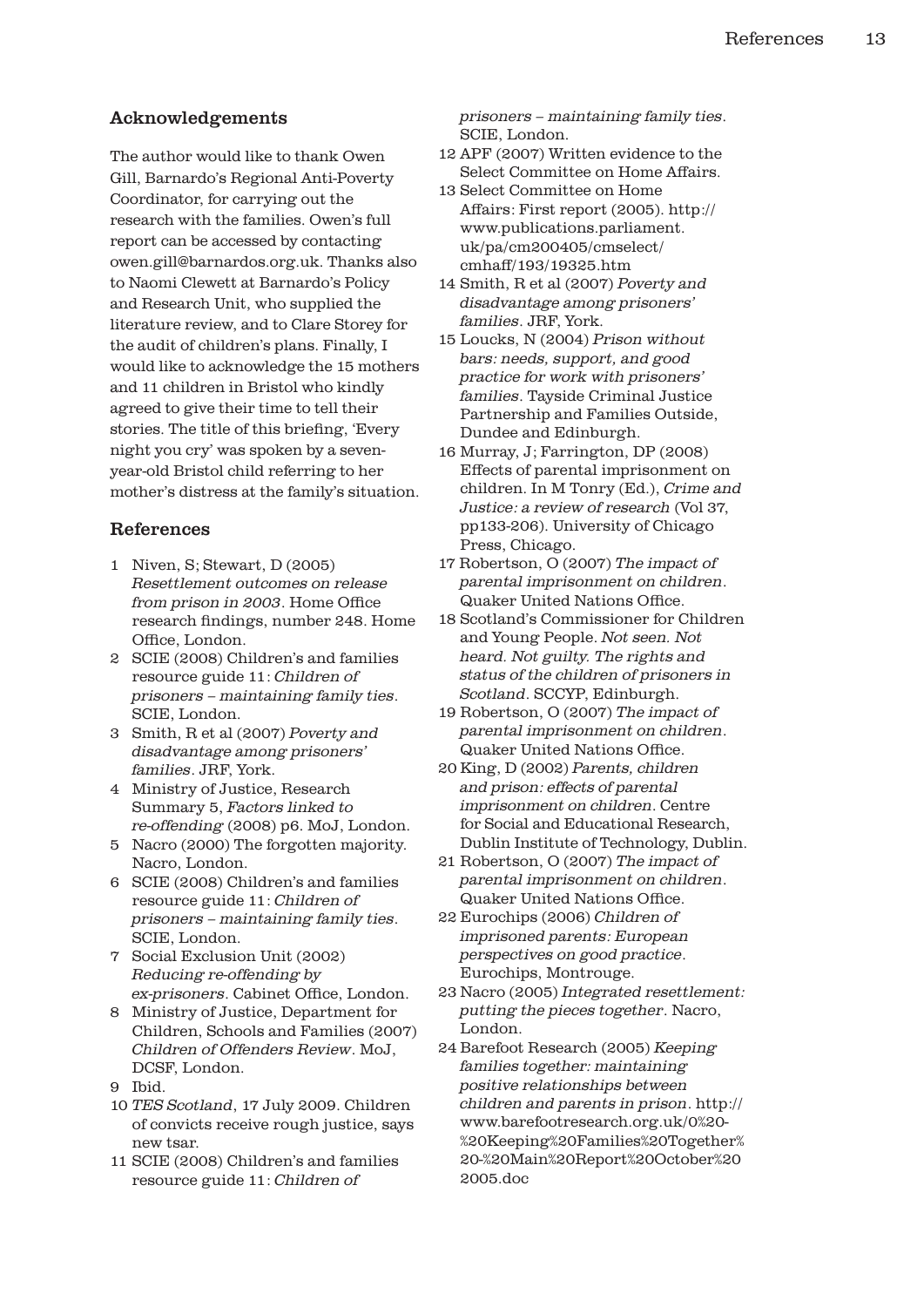- 25 King, D (2002) *Parents, children and prison: effects of parental imprisonment on children*. Centre for Social and Educational Research, Dublin Institute of Technology, Dublin.
- 26 Ministry of Justice, Department for Children Schools and Families (2007) *Children of Offenders Review*. MoJ, DCSF, London.
- 27 Social Exclusion Unit (2002) *Reducing re-offending by ex-prisoners*. Cabinet Office, London.
- 28 SCIE (2008) Children's and families resource guide 11: *Children of prisoners – maintaining family ties*. SCIE, London.
- 29 Murray, J; Farrington, DP (2005) *Parental imprisonment: effects on boys' anti-social behaviour and delinquency through the life course*. Journal of Child Psychology and Psychiatry, 46:12, pp1269-1278
- 30 King, D (2002) *Parents, children and prison: effects of parental imprisonment on children*. Centre for Social and Educational Research, Dublin Institute of Technology, Dublin. 31 Ibid
- 32 Robertson, O. (2007) *The impact of parental imprisonment on children*. Quaker United Nations Office.
- 33 Scotland's Commissioner for Children and Young People. *Not seen. Not heard. Not guilty. The rights and status of the children of prisoners in Scotland*. SCCYP, Edinburgh.
- 34 Robertson, O. (2007) *The impact of parental imprisonment on children*. Quaker United Nations Office. 35 Ibid.
- 
- 36 Centre for Social Justice (2009) *Locked up potential: A strategy for reforming prisons and rehabilitating prisoners*, March 2009, p146. Centre for Social Justice, London.
- 37 Barefoot Research (2005) *Keeping families together: maintaining positive relationships between children and parents in prison*. http://www.bare footresearch.org.uk/0%20-%20Keeping %20Families%20Together%20-%20Main% 20Report%20October%202005.doc
- 38 Ibid.
- 39 Eurochips (2006) *Children of imprisoned parents: European perspectives on good practice*. Eurochips, Montrouge.
- 40 SCIE (2008) Children's and families resource guide 11: *Children of*

*prisoners – maintaining family ties*. SCIE, London.

- 41 Ibid.
- 42 NOMS (2006) *The national reducing re-offending delivery plan*. NOMS, London.
- 43 Ministry of Justice, Department for Children, Schools and Families (2007) *Children of Offenders Review*. MoJ, DCSF, London.
- 44 Social Exclusion Unit (2007) *Reaching Out: Think Family – analysis and themes from the families at risk review.* Cabinet Office, London.
- 45 DCSF (2009) *Children and young people's plan guidance* (updated 2009) p30. DCSF, London.
- 46 Welsh Assembly Government (2004) *Children and young people: rights to action*. WAG, Cardiff.
- 47 Welsh Assembly Government (2006) *National service framework for children, young people and maternity services in Wales*. WAG, Cardiff .
- 48 Scottish Executive (2008) *Getting it right for every child*. Scottish Executive, Edinburgh.
- 49 Downloaded from SPS website: http://www.sps.gov.uk/Default. asp?docid=2377
- 50 Scottish Executive (2006) *Reducing offending: national strategy for the management of offenders, introduction*, p5. Scottish Executive, Edinburgh.
- 51 Scotland's Commissioner for Children and Young People. *Not seen. Not heard. Not guilty. The rights and status of the children of prisoners in Scotland*, p34. SCCYP, Edinburgh.
- 52 Northern Ireland Prison Service (2004) *Northern Ireland prison service strategy for prisoner resettlement*. NIPS, Belfast.
- 53 Office of the First Minister and Deputy First Minister (2006) *Ten year strategy for children and young people in Northern Ireland*. OFMDFM, Belfast.
- 54 Department of Health, Social Services and Public Safety (2009) *Families matter: supporting families in Northern Ireland*. DHSSPS, Belfast.
- 55 Department of Health, Social Services and Public Safety (2009) Consultation document: *Developing a memorandum of understanding for the provision of services to the children and families of prisoners*. Distributed to partners 5 August 2009.